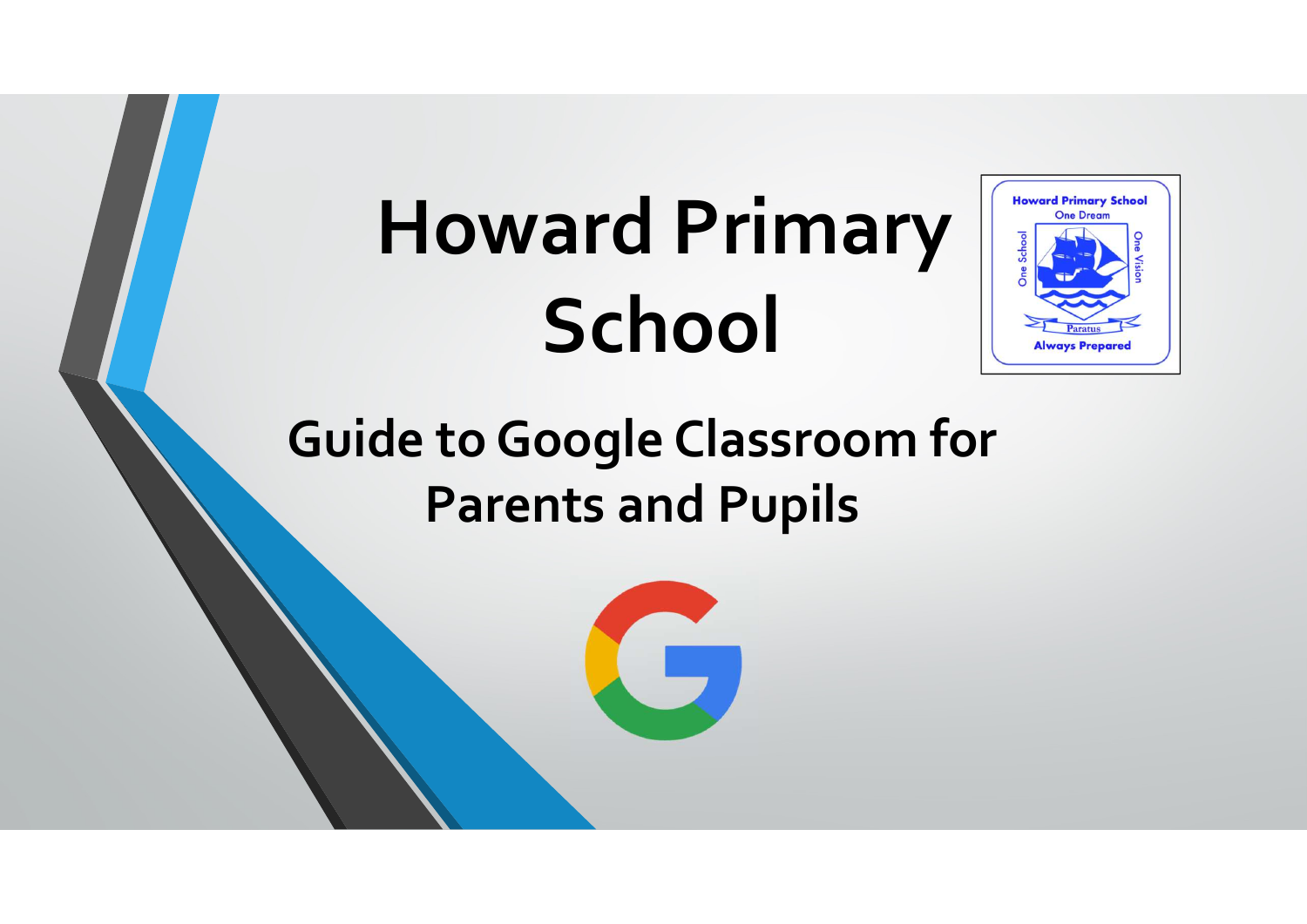# Signing in:

There are different ways to sign into google classrooms. The simplest way is to navigate to classroom.google.com then enter your user name and password.

Follow this link to take you to the classroom help page if you have any problems:

https://support.google.com/edu/classroom/answer/6072460?co=GENIE.Platfo rm%3DDesktop&hl=en



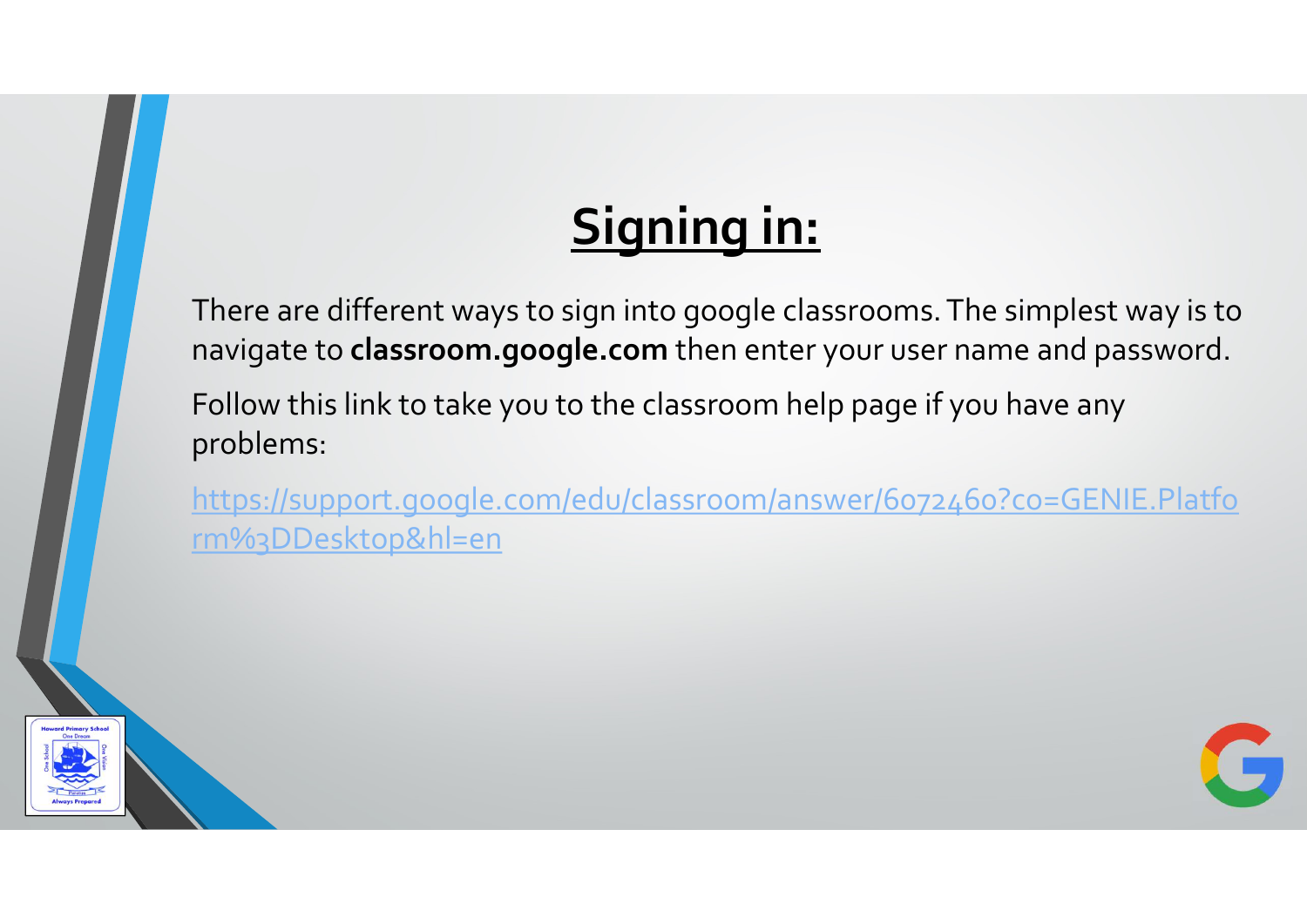# Joining the class:

To join a class as a student you must first sign in and then enter the code that your child's class teacher will have given you. Follow these steps: 1. Go to class as a student you must first sign in and then enter the code that<br>your child's class teacher will have given you. Follow these steps:<br>1. Go to <u>classroom.google.com</u> and sign in with the correct account.<br>2. A

2. At the top of the page, click the plus button to "join class"

|  | Join class |  |
|--|------------|--|
|  |            |  |
|  |            |  |
|  |            |  |

3. Enter the class code

|               | Switch account |
|---------------|----------------|
| Class code    |                |
| -Class code - |                |

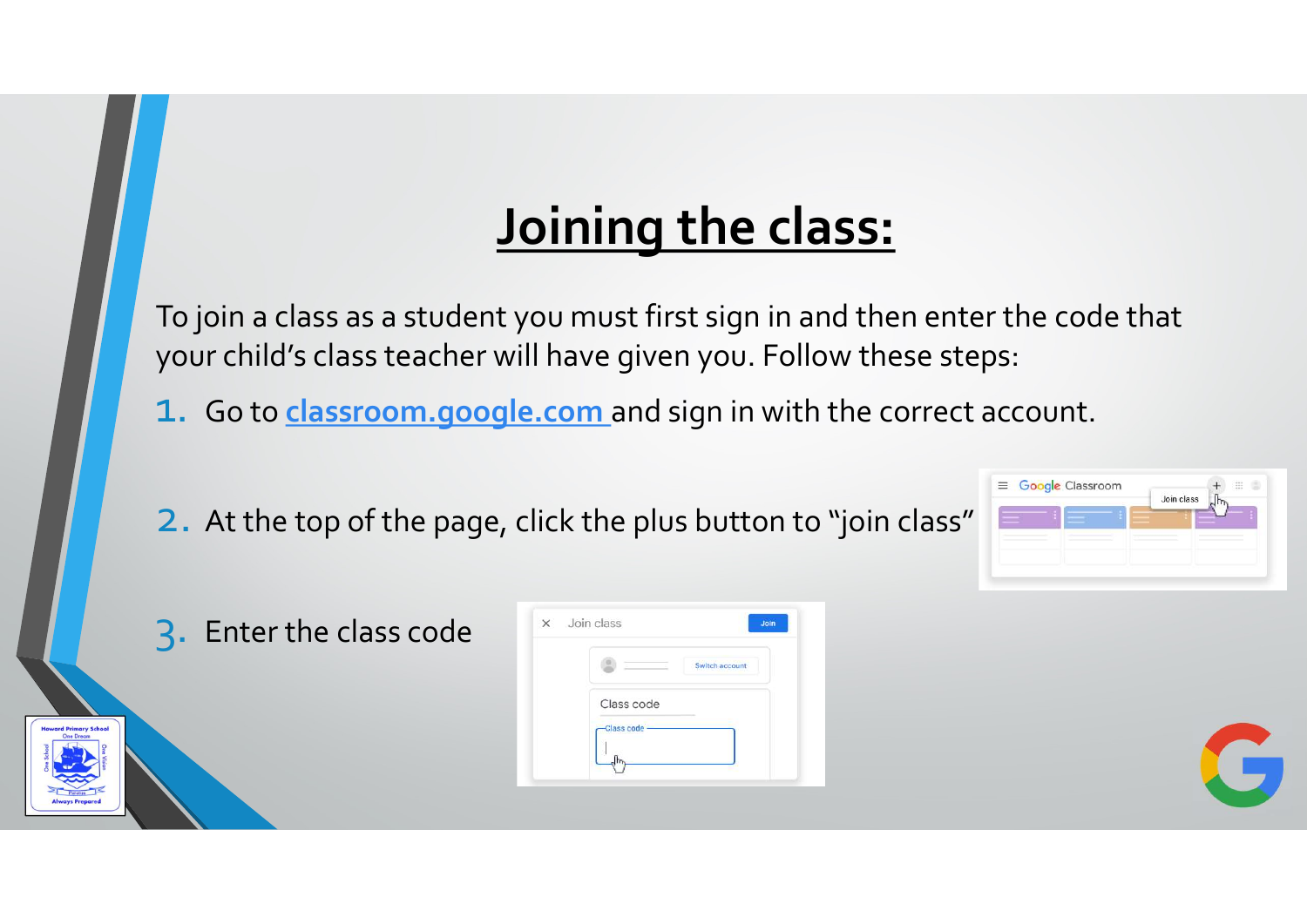# The main features – Stream, Classwork and **People**

The classroom page contains three separate sections.

| Stream<br>Selected the Section State of | Classwork | People |
|-----------------------------------------|-----------|--------|
|                                         |           |        |

On the next slide, we will take you through the code of conduct and the basics of each section.



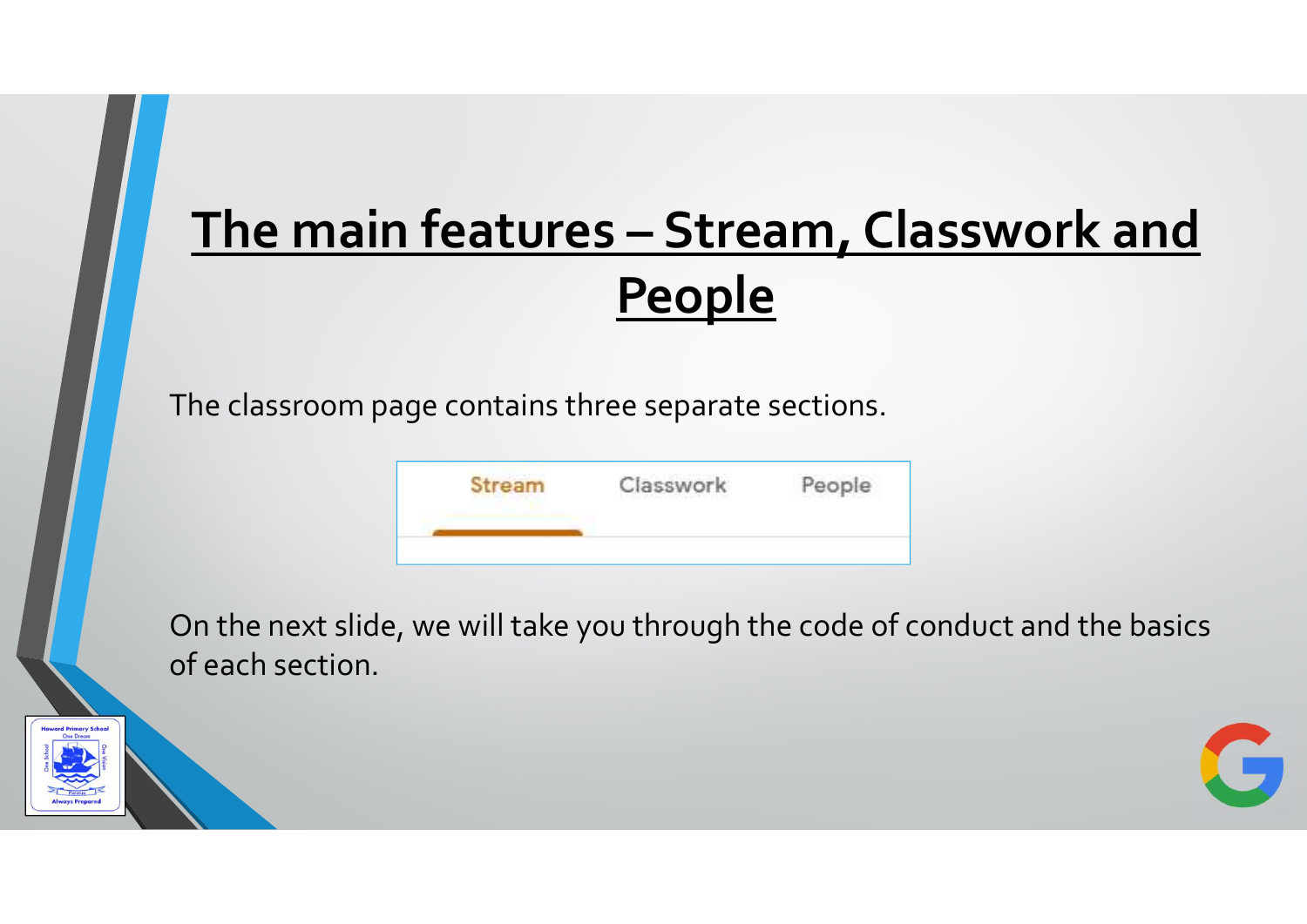# Code of Conduct

| <b>Code of Conduct</b>                                                                                 |                                                                                                                                                                                 |  |  |  |  |  |
|--------------------------------------------------------------------------------------------------------|---------------------------------------------------------------------------------------------------------------------------------------------------------------------------------|--|--|--|--|--|
| is reason, we ask both our <b>parents/carers and pupils</b> to follow these simple rules when<br>line: | s vital that we are able to maintain a safe online environment for our pupils and staff. For                                                                                    |  |  |  |  |  |
| <b>Please do:</b>                                                                                      | Please do not:                                                                                                                                                                  |  |  |  |  |  |
| Engage with teachers and ask questions<br>about the work set.                                          | Share any personal information (such as<br>addresses or telephone numbers) for yourself<br>or any other person.                                                                 |  |  |  |  |  |
| Post photos or videos of your work or<br>achievements that you are proud of.                           | Use any language that is disrespectful, rude<br>or unkind.                                                                                                                      |  |  |  |  |  |
| Discuss learning with your friends or your<br>teacher.                                                 | Post selfies or other photos / videos that are<br>not related to your home learning.                                                                                            |  |  |  |  |  |
| Ask for help if you need it.                                                                           | Make complaints about other children,<br>parents or members of staff in the stream.<br>Please contact your class teacher or school<br>leadership by email or telephone instead. |  |  |  |  |  |
|                                                                                                        |                                                                                                                                                                                 |  |  |  |  |  |

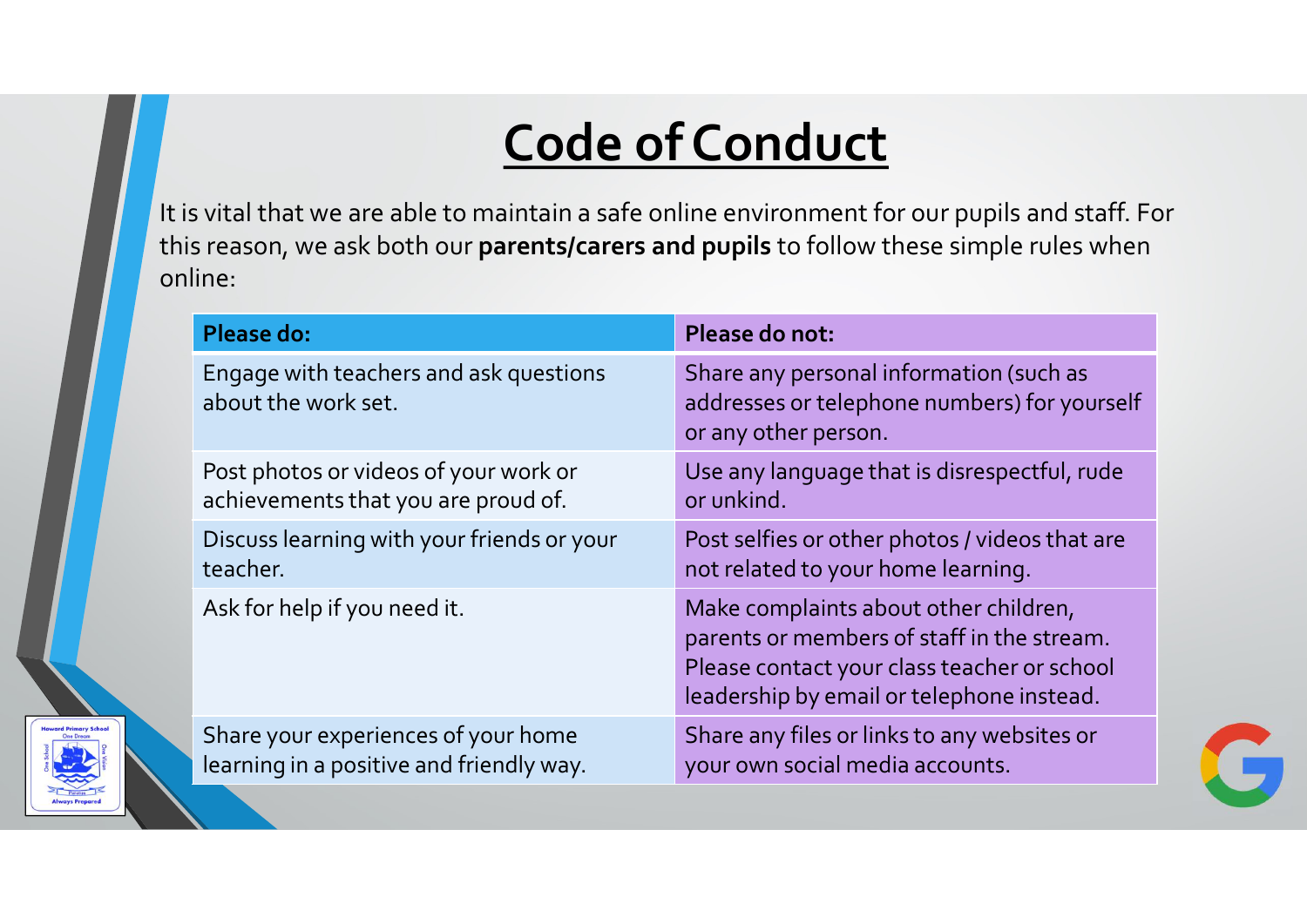#### STREAM

**STREAM**<br>The stream is a place where teachers and pupils<br>can collaborate and communicate with each<br>other. Just like any form of online communication,<br>we have strict rules about what you can and cannot<br>approved by a parent **STREAM**<br>The stream is a place where teachers and pupils<br>can collaborate and communicate with each strict rules about what you can and cannot<br>we have strict rules about what you can and cannot<br>do. Any communication must be **STREAM**<br>
The stream is a place where teachers and pupils<br>
can collaborate and communicate with each<br>
other. Just like any form of online communication,<br>
we have strict rules about what you can and cannot<br>
do. Any communic



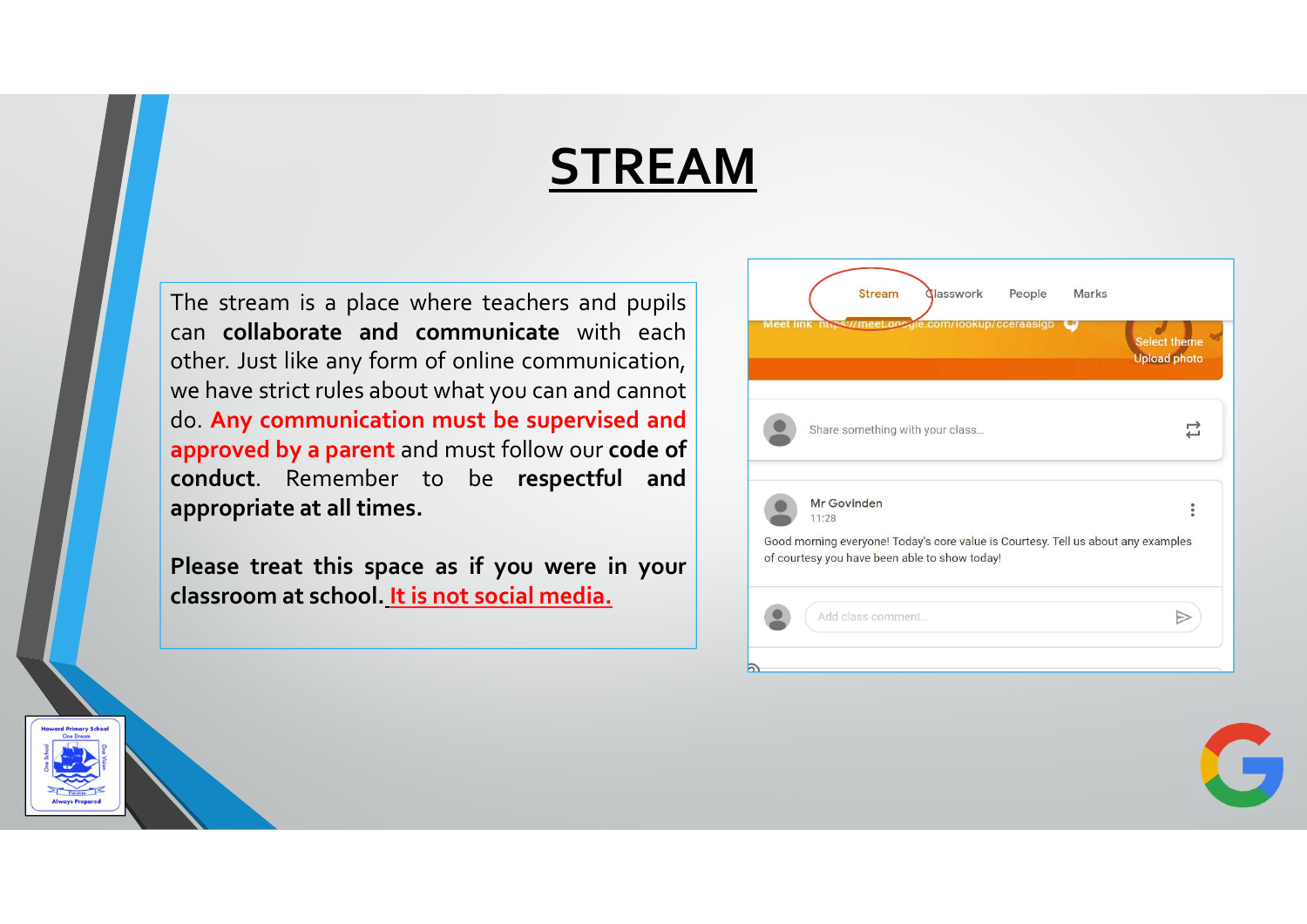#### STREAM

**STREAM**<br>Any new work that teachers post for pupils<br>will also appear on the stream in date order<br>together with all the comments and other<br>posts. It can be difficult sometimes to find<br>work that has been set on the stream. F **STREAM**<br>Any new work that teachers post for pupils<br>will also appear on the stream in date order<br>together with all the comments and other<br>posts. It can be difficult sometimes to find<br>work that has been set on the stream. F **STREAM**<br>Any new work that teachers post for pupils<br>will also appear on the stream in date order<br>together with all the comments and other<br>posts. It can be difficult sometimes to find<br>work that has been set on the stream. F **STREAM**<br>Any new work that teachers post for pupils<br>will also appear on the stream in date order<br>together with all the comments and other<br>work. It can be difficult sometimes to find<br>work that has been set on the stream. Fo

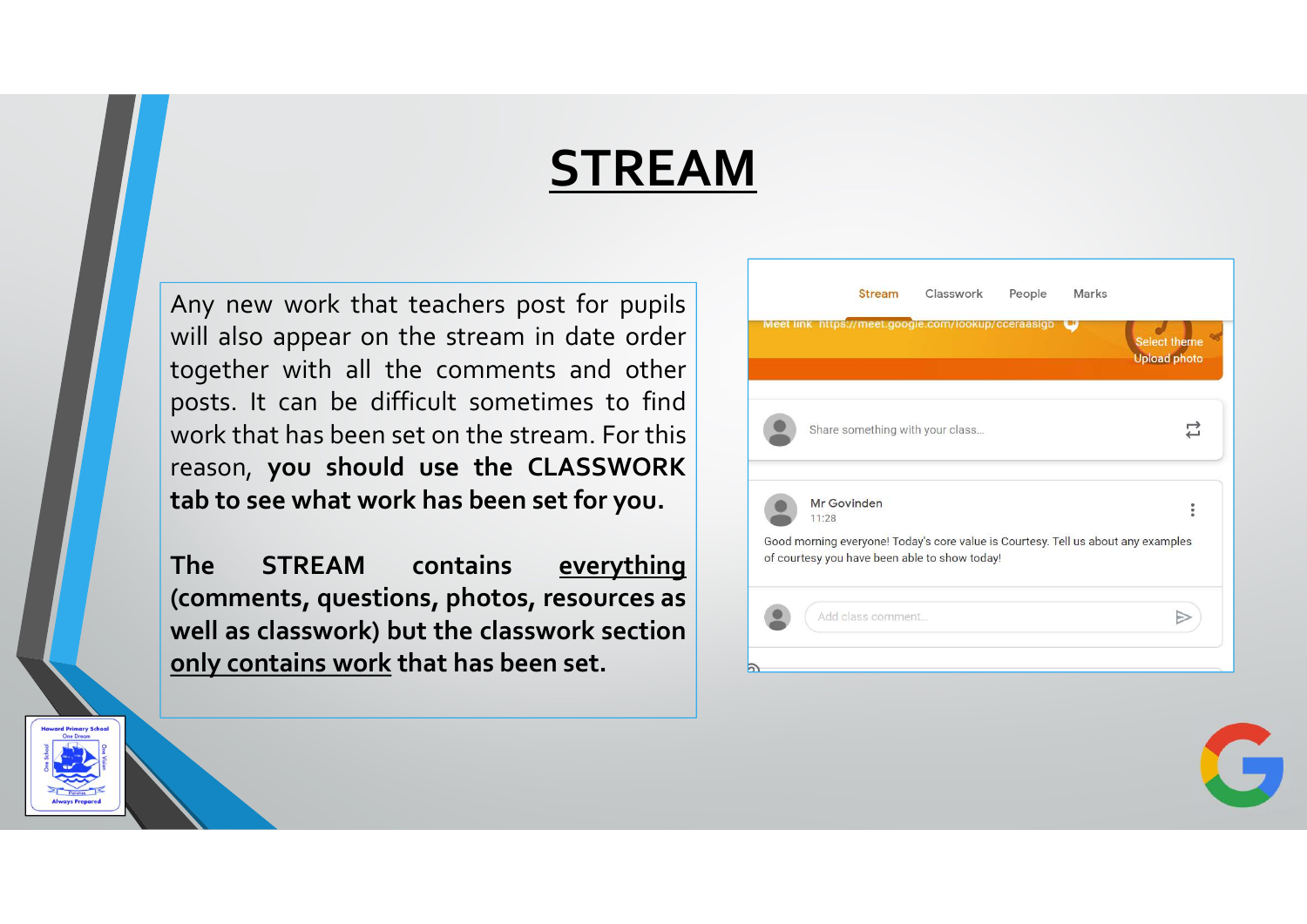

# CLASSWORK

This is going to be the most important section for pupils and parents.

The classwork tab allows you to view all pieces of work that have been added to the classroom.

Work will be organised by week and then by subject.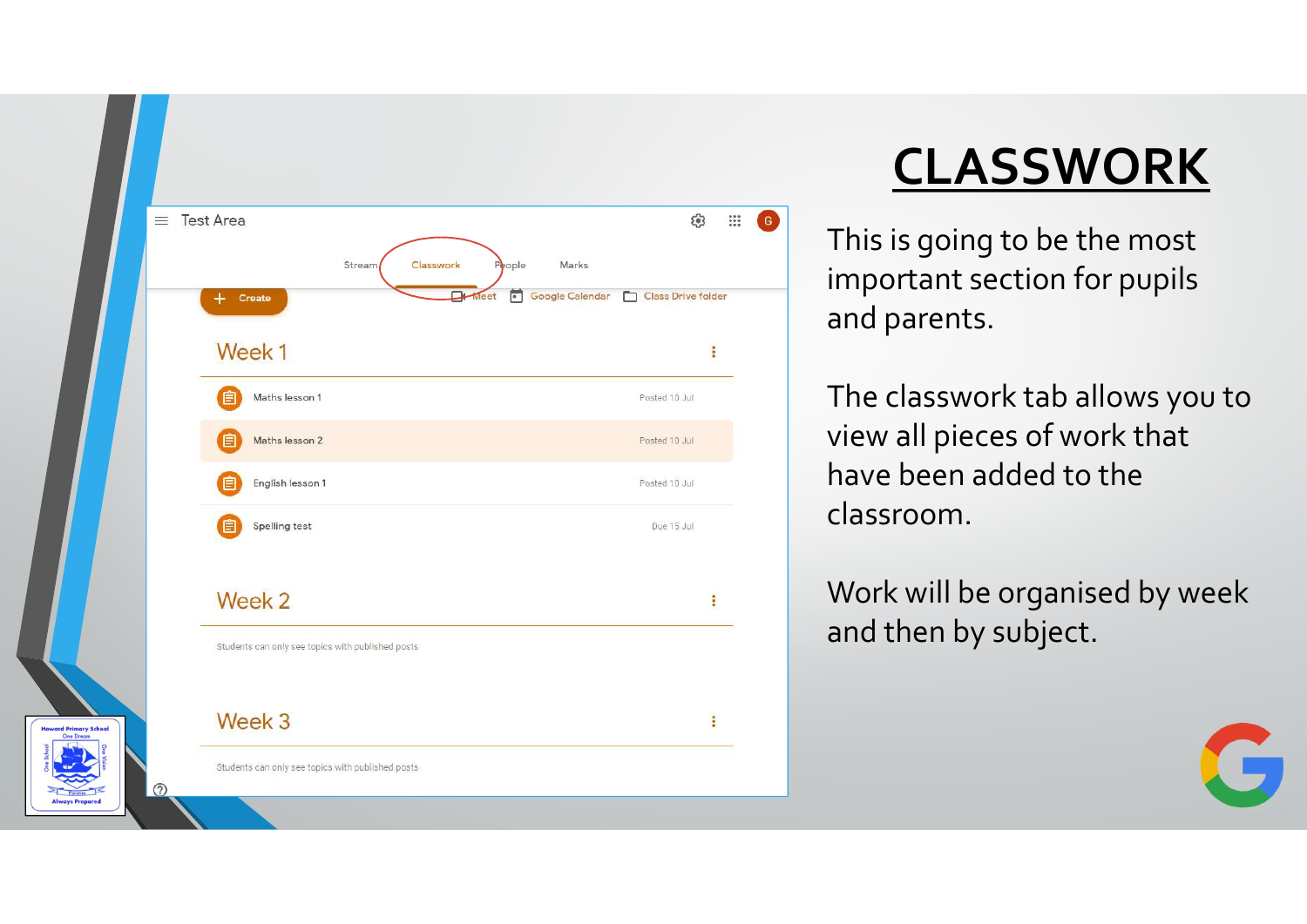| Maths lesson 1                                                                                                                                                                                                                                                                                                                                 | Due 31-Jul            |
|------------------------------------------------------------------------------------------------------------------------------------------------------------------------------------------------------------------------------------------------------------------------------------------------------------------------------------------------|-----------------------|
| Posted 10 Jul (Edited 11:25)<br>Hi everyone. Today we are going to be learning about 2d shapes! Watch the youtube<br>video then go on a 2d shape hunt around your house! What shapes can you find in the<br>world around you! Post some pictures of 2d shapes you have found if you can.<br>Learn 2D shapes with Ch<br>YouTube video 9 minutes | Handed in<br>Assigned |
| <b>View assignment</b><br>Maths lesson 2                                                                                                                                                                                                                                                                                                       | Posted 10 Jul         |
| English lesson 1                                                                                                                                                                                                                                                                                                                               | Posted 10 Jul         |

# CLASSWORK

When you click on a piece of work for that week, it will expand showing you instructions, a due date and any resources attached by the teacher.

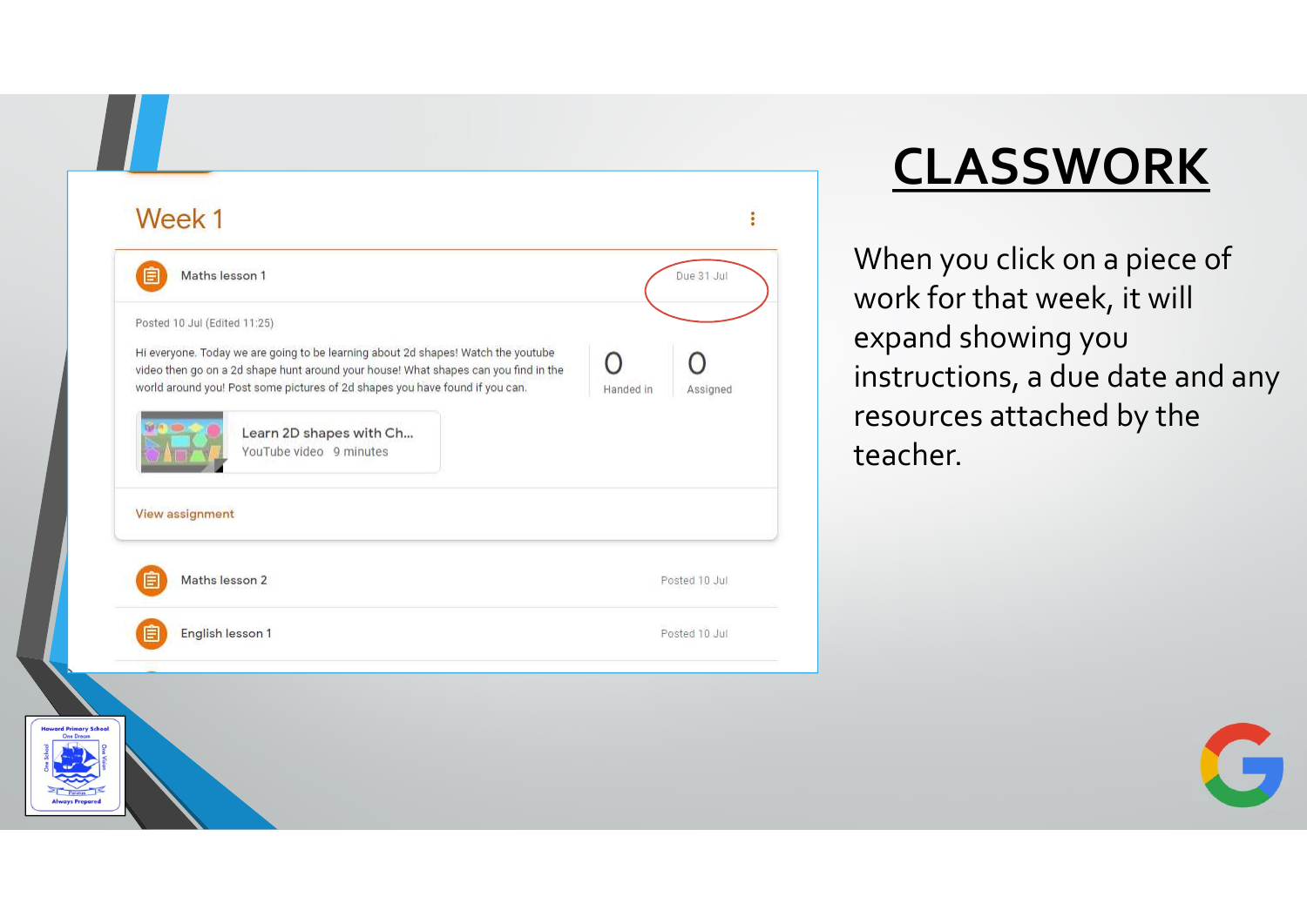

#### PEOPLE

The people tab shows you everyone who is part of that classroom. This could be teachers and teaching assistants as well as all the children in that class.

Teachers will be able to mute or remove pupils from the class temporarily if the rules on online conduct are not being followed. Parental supervision is essential when children are using google classrooms.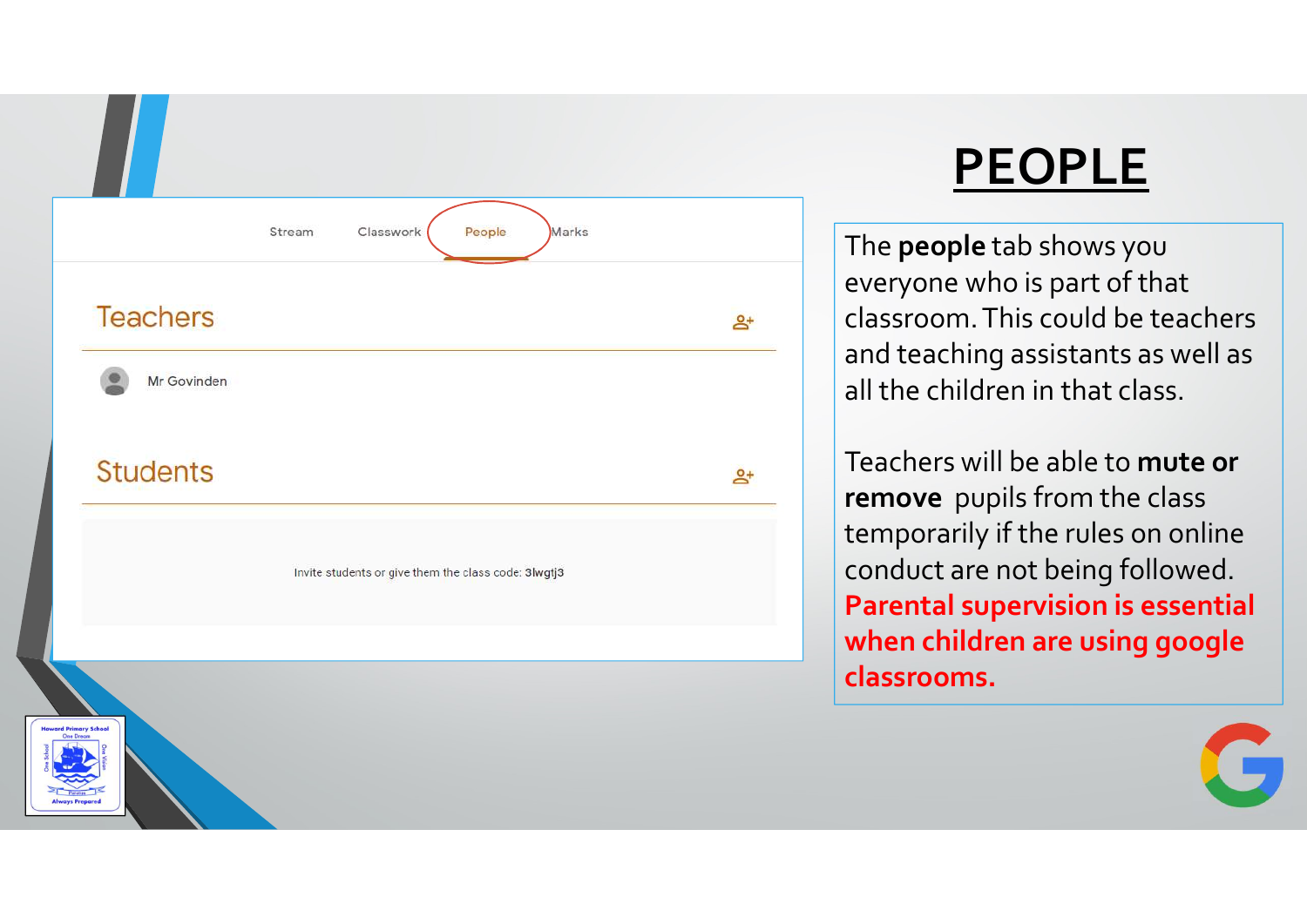#### Mobile devices

**Mobile devices**<br>Google classroom is an extremely flexible platform. It can be used on any<br>desktop or laptop computer via a web browser but is also easy to use on<br>devices such as phones and tablets using the **google classr Mobile devices**<br>Google classroom is an extremely flexible platform. It can be used on any<br>desktop or laptop computer via a web browser but is also easy to use on<br>devices such as phones and tablets using the **google classr Mobile devices**<br>Google classroom is an extremely flexible platform. It can be used on any<br>desktop or laptop computer via a web browser but is also easy to use on<br>devices such as phones and tablets using the **google classr Mobile devices**<br>
Google classroom is an extremely flexible platform. It can be used on any<br>
desktop or laptop computer via a web browser but is also easy to use on<br>
devices such as phones and tablets using the **google cla Mobile devices**<br>Google classroom is an extremely flexible platform<br>desktop or laptop computer via a web browser b<br>devices such as phones and tablets using the **goog**<br>your apple or android app store and search for<br>download